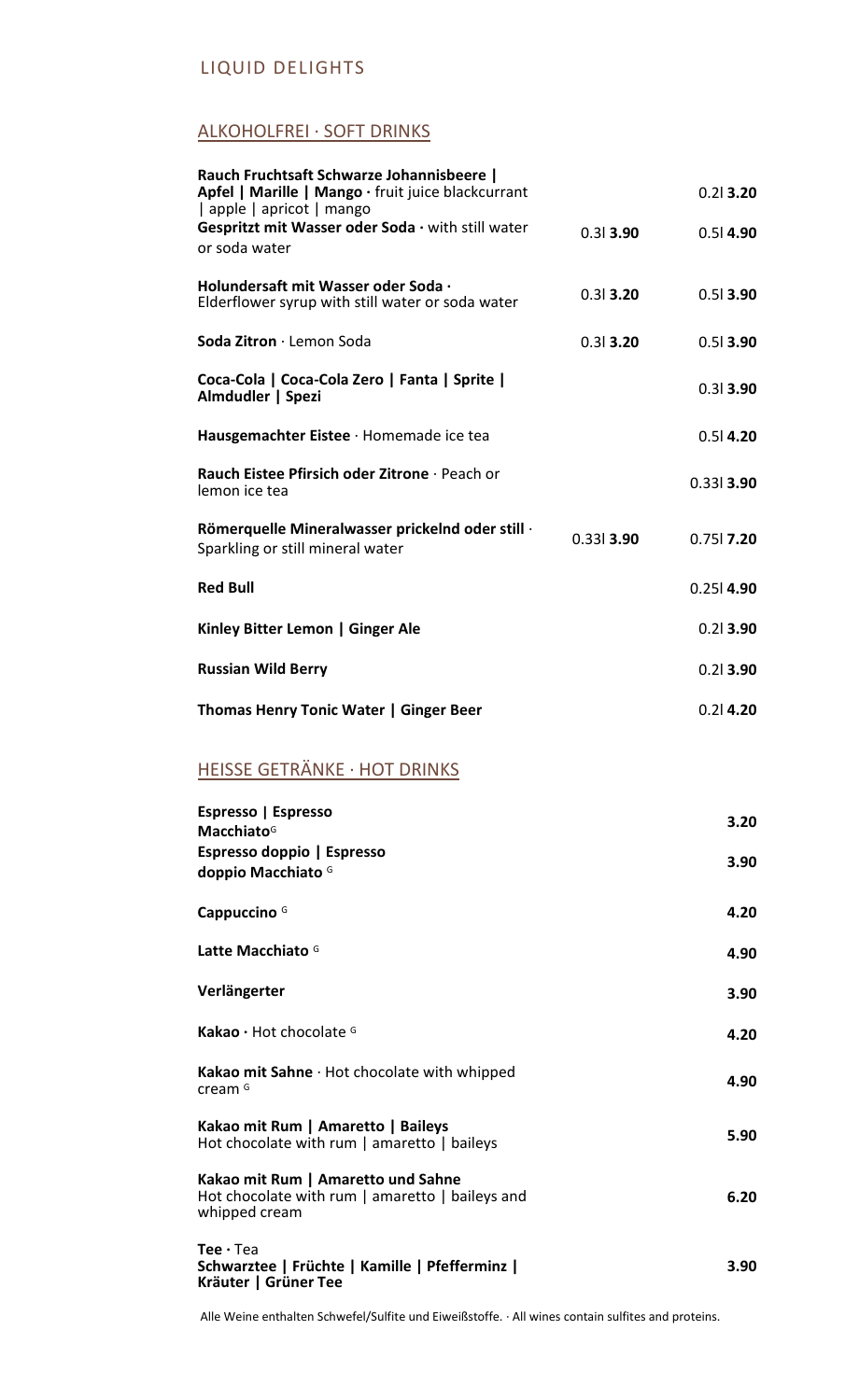Black tea | fruit tea | chamomile | peppermint | herbal tea | green tea

#### **APERITIF**

| Campari Soda                  | 6.90         |
|-------------------------------|--------------|
| Campari Orange                | 7.20         |
| <b>BIER · BEER</b>            |              |
| Stiegl <sup>A</sup>           | 0.314.60     |
| Radler <sup>A</sup>           | $0.31$ 4.60  |
| Sölsch A                      | $0.331$ 5.60 |
| Weizenbier hell A             | 0.516.20     |
| Weizen-Cola   Weizen Sprite A | 0.516.20     |
| Weizenbier alkoholfrei A      | 0.516.20     |
| Corona <sup>A</sup>           | $0.331$ 5.60 |
| WEIN · WINE<br>WEISS · WHITE  |              |
| <b>Sauvignon Blanc</b>        | 1/8 6.20     |
| Grüner Veltliner              | 1/8 5.20     |
| ROT · RED                     |              |
| Zweigelt                      | 1/8 6.90     |
| Cuvée                         | 1/8 7.90     |
| Rosé                          | 1/8 6.20     |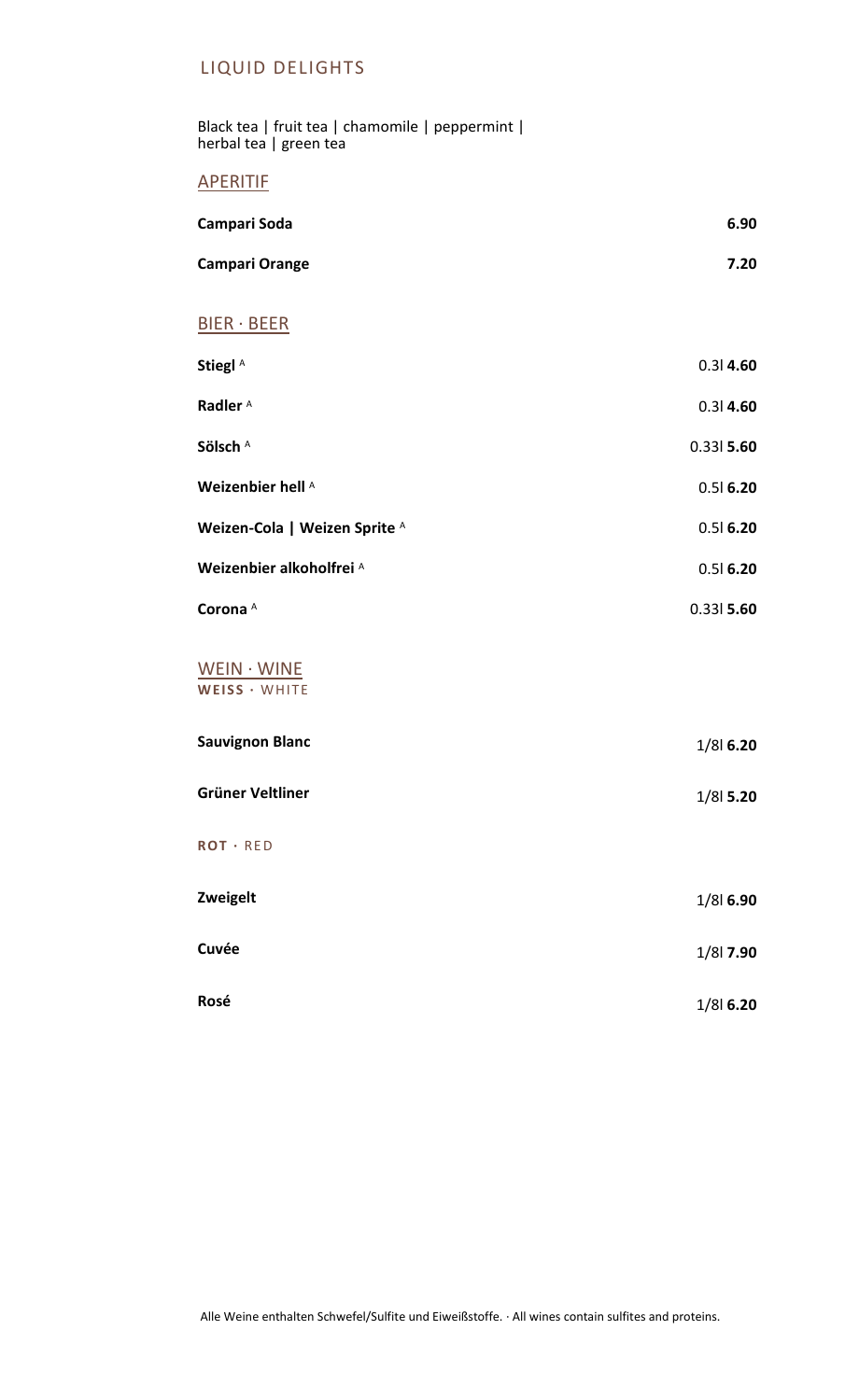# **SPRITZER**

| Spritzer (Weinschorle)<br>Weiß oder rot - süß oder sauer<br>White or red wine with Sprite or mineral water |                     | 5.20           |
|------------------------------------------------------------------------------------------------------------|---------------------|----------------|
| <b>Aperol Spritzer</b><br>Soda   Prosecco   Aperol<br>Soda water   prosecco   Aperol                       |                     | 7.20           |
| Hugo<br>Soda   Prosecco   Holundersirup<br>Soda water   Prosecco   elderflower syrup                       |                     | 7.20           |
| Lillet   Wild Berry   frische Beeren<br>Lillet   Wild Berry   fresh berries                                |                     | 7.20           |
| <b>PROSECCO</b>                                                                                            |                     |                |
| <b>Prosecco</b>                                                                                            | $0.71$ 35.00        | $0.11$ 5.20    |
| CHAMPAGNER · CHAMPAGNE                                                                                     |                     |                |
| Moët Brut Imperial                                                                                         | 1.5 <b>  199.00</b> | $0.751$ 99.00  |
| Moët Brut Imperial Rosé                                                                                    |                     | 0.75 119.00    |
| Moët Brut Imperial ICE                                                                                     |                     | 0.75 129.00    |
| Moët Dom Perignon 2010                                                                                     |                     | $0.751$ 550.00 |
| <b>Moët Grand Vintage 2013</b>                                                                             |                     | 0.75 129.00    |
| <b>Veuve Clicquot Brut</b>                                                                                 |                     | 0.75 109.00    |
| <b>Ruinart Brut</b>                                                                                        |                     | 0.75 129.00    |
| <b>Ruinart Rosé</b>                                                                                        | 1.5 289.00          | 0.75 149.00    |
| KURZE · SHOTS                                                                                              |                     |                |
| Jägermeister                                                                                               |                     | 2cl 3.90       |
| <b>Tequila</b>                                                                                             |                     | 2cl 3.90       |
| <b>Baileys</b>                                                                                             |                     | 2cl 3.90       |
| Ramazzotti                                                                                                 |                     | 2cl 3.90       |

Alle Weine enthalten Schwefel/Sulfite und Eiweißstoffe. · All wines contain sulfites and proteins.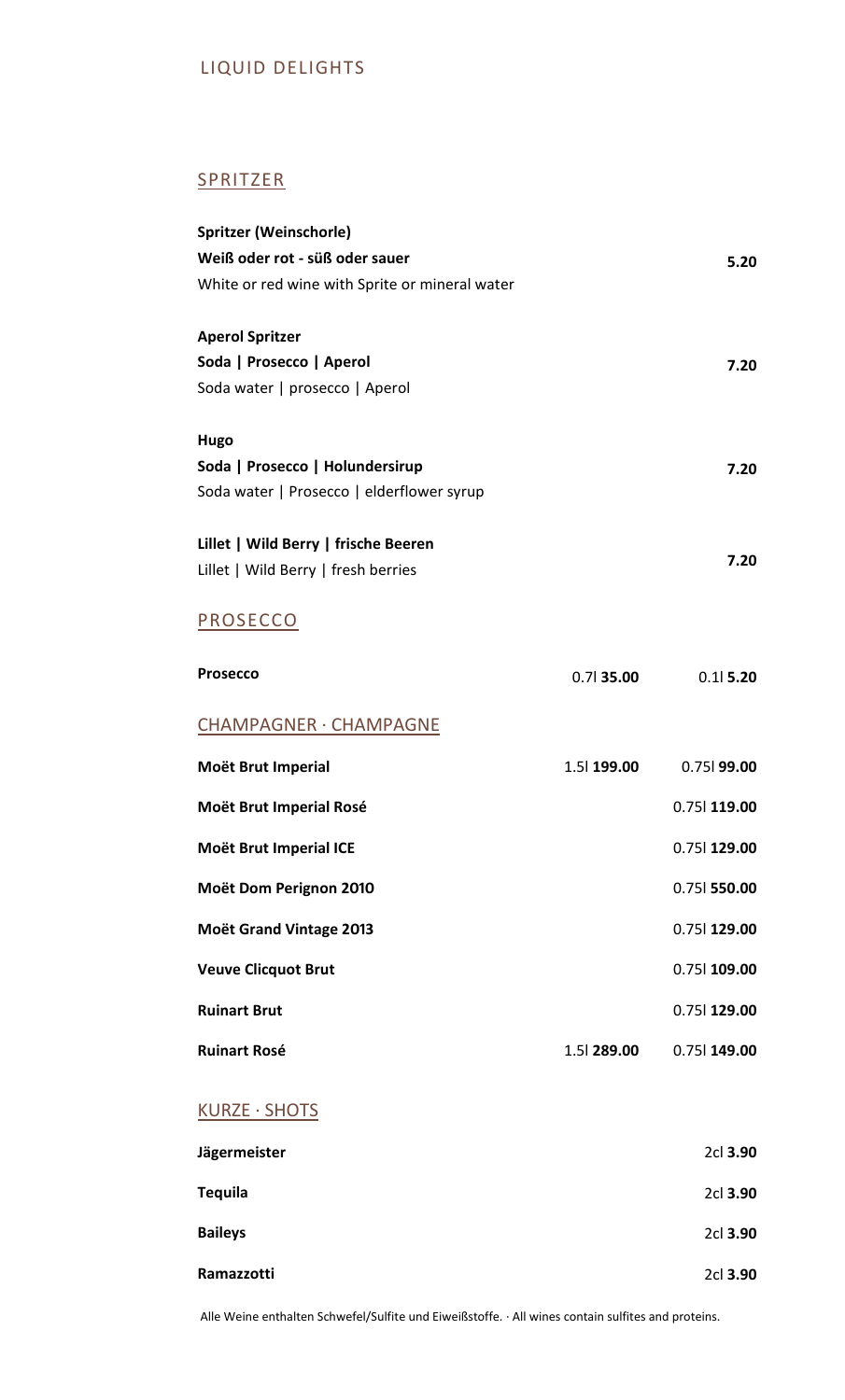| Grappa                                            | 2cl 4.90 |
|---------------------------------------------------|----------|
| <b>Fernet Branca</b>                              | 2cl 3.90 |
| <b>Flying Hirsch</b>                              | 5.60     |
| <b>Flügerl</b>                                    | 5.20     |
| <b>SCHNAPS</b>                                    |          |
| Hausschnaps · House schnapps<br>Marille · Apricot | 2cl 3.20 |
| Vogelbeer · Rowan-berry                           | 2cl 8.90 |
| Johannisbeere · Blackcurrent                      | 2cl 7.90 |
| Bergmarille · Apricot                             | 2cl 7.90 |
| Wildpflaume · Wild plum                           | 2cl 7.90 |
| <b>BRENNEREI PRINZ</b>                            |          |
| Williams Birne · Williams pear                    | 2cl 3.90 |
| Honig Williams Birne · Pear with honey            | 2cl 3.90 |
| Waldhimbeere · Wild raspberry                     | 2cl 3.90 |
| Enzian · Gentian                                  | 2cl 3.90 |
| Nuss · Hazelnut                                   | 2cl 3.90 |
| Zirbe · Stone pine                                | 2cl 3.90 |

#### RUM

| Havana Club 3 years                    | $0.71$ 79.00 | 4cl 6.90  |
|----------------------------------------|--------------|-----------|
| Havana Club 7 years                    | $0.71$ 99.00 | 4cl 7.90  |
| <b>Bacardi</b>                         | $0.71$ 79.00 | 4cl 4.60  |
| Diplomatico Reserva Exclusiva 12 years |              | 4cl 10.90 |
| VODKA                                  |              |           |

| <b>Eristoff</b><br>Weiß   Rot   Ginger<br>white $ $ red $ $ ginger |            | 4cl 5.90      |
|--------------------------------------------------------------------|------------|---------------|
| Absolut Vodka                                                      |            | $0.71$ 99.00  |
| Grey Goose Vodka                                                   | 1.5 289.00 | $0.71$ 129.00 |

Alle Weine enthalten Schwefel/Sulfite und Eiweißstoffe. · All wines contain sulfites and proteins.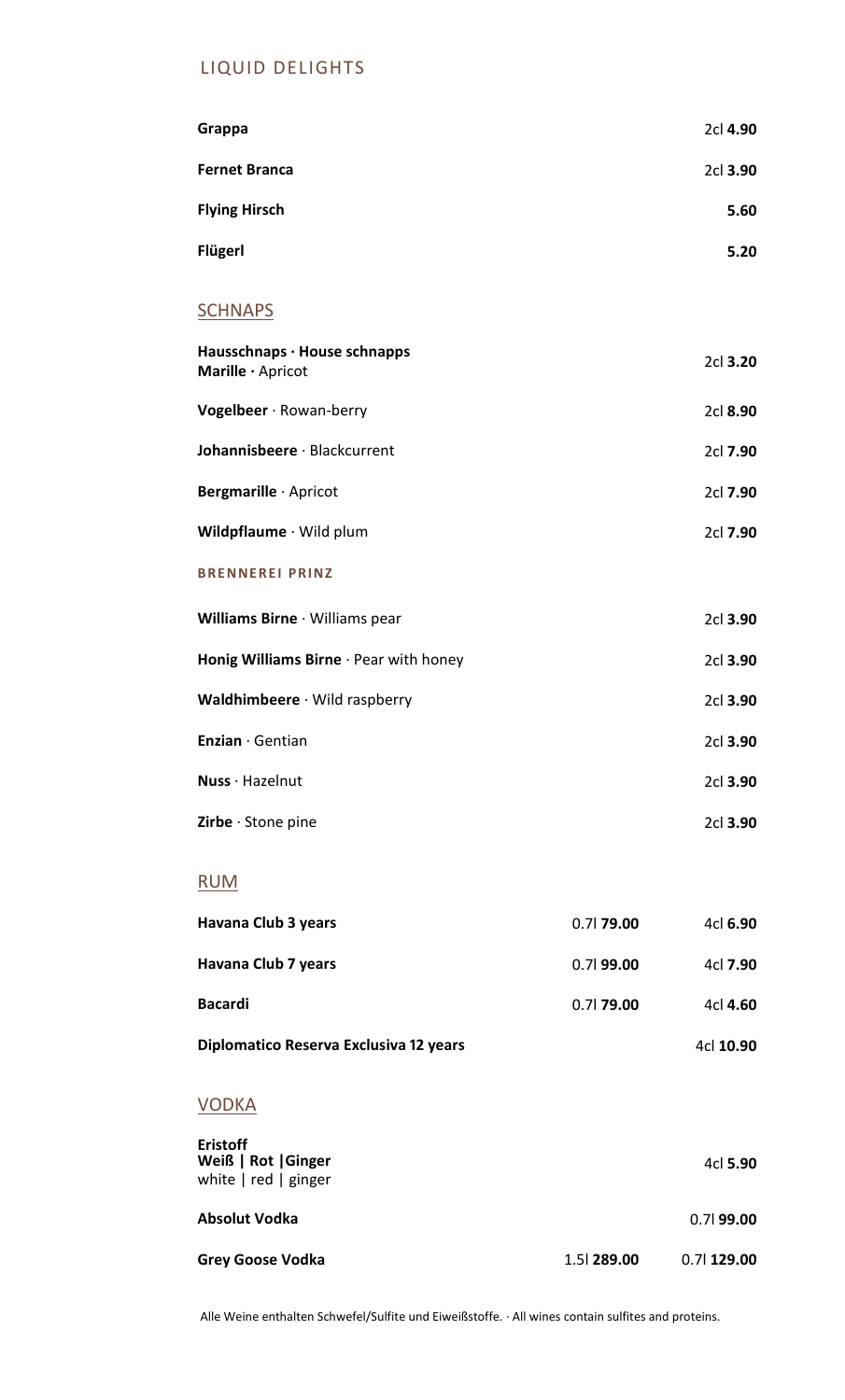# **WHISKY**

| <b>Bushmills</b>                                                                                                                                                                                                                                                                                                                                                                                             | $0.71$ 79.00  | 4cl 7.90     |
|--------------------------------------------------------------------------------------------------------------------------------------------------------------------------------------------------------------------------------------------------------------------------------------------------------------------------------------------------------------------------------------------------------------|---------------|--------------|
| Jack Daniel's                                                                                                                                                                                                                                                                                                                                                                                                |               | $0.71$ 99.00 |
| <b>Johnnie Walker Red Label</b>                                                                                                                                                                                                                                                                                                                                                                              |               | $0.71$ 99.00 |
| <u>GIN</u>                                                                                                                                                                                                                                                                                                                                                                                                   |               |              |
| <b>Hendrick's Gin</b>                                                                                                                                                                                                                                                                                                                                                                                        | $0.71$ 129.00 | 4cl 8.20     |
| <b>Tangueray Gin</b>                                                                                                                                                                                                                                                                                                                                                                                         | $0.71$ 89.00  | 4cl 8.20     |
| <b>Monkey 47</b><br>Gratis mit jeder Flasche $\cdot$ Free with each bottle<br>Vodka: 4 Red Bull oder 4 x 0.2 Bitter Lemon oder 4 x<br>0.21 Orangensaft<br>Whisky: 4 Red Bull oder 4 × 0.33 Coca-Cola<br>Gin: 4 Thomas Henry Tonic Water<br>Vodka: 4 Red Bull or $4 \times 0.2$ Bitter Lemon or $4 \times 0.2$<br>orange juice<br>Whisky: 4 Red Bull or 4 x 0.33 Coca-Cola<br>Gin: 4 Thomas Henry Tonic Water | $0.71$ 129.00 | 4cl 9.20     |